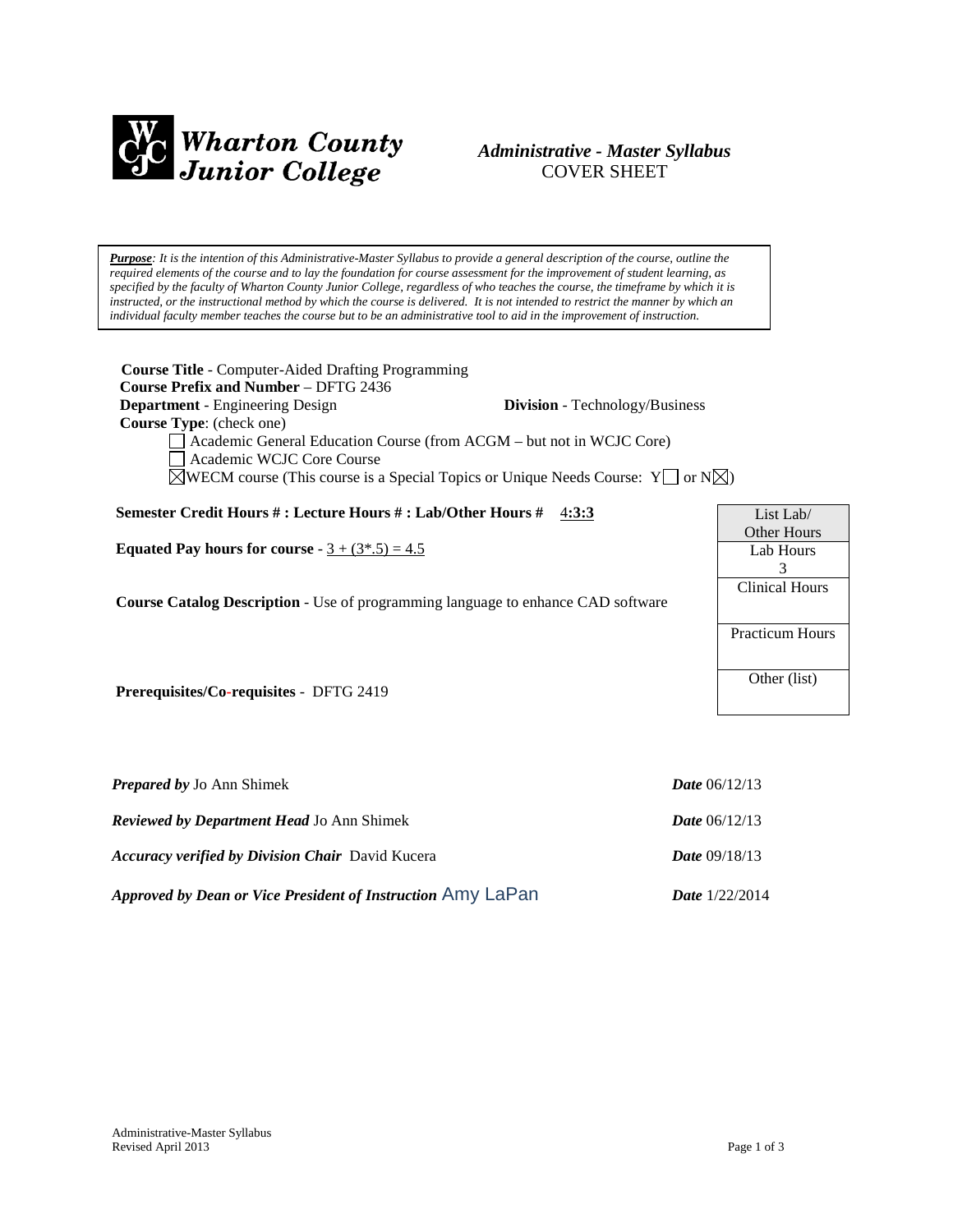

- **I. Topical Outline** Each offering of this course must include the following topics (be sure to include information regarding lab, practicum, clinical or other non-lecture instruction):
	- Introduction to programming Introduction to AutoLISP syntax and rules Math operations Program documentation Program organization & logic Debugging tools and techniques Branching structures Looping structures Parsing techniques Accessing & manipulating the AutoCAD commands Modifying existing AutoCAD entities with AutoLISP

#### **II. Course Learning Outcomes**

| <b>Learning Outcomes</b><br>Upon successful completion of this course,<br>students will:                                                                                                            | <b>Methods of Assessment</b>                                                                                                                                            |
|-----------------------------------------------------------------------------------------------------------------------------------------------------------------------------------------------------|-------------------------------------------------------------------------------------------------------------------------------------------------------------------------|
| Write programs to enhance capabilities of the<br>CAD system; and design and access databases to<br>enhance the production of drawings.                                                              | Four to Five Major Exams/Programs<br><b>Final Project</b>                                                                                                               |
| The student will demonstrate the mastery of<br>AutoLISP fundamentals and programming<br>conventions by successfully completing assigned<br>projects                                                 | (All drawings evaluated in terms of accuracy of<br>drawing views, use of line types, line quality,<br>dimensioning accuracy and placement and drawing<br>organization.) |
| The student will demonstrate the mastery of<br>AutoLISP fundamentals by successfully writing<br>programs that will enhance AutoCAD<br>productivity by successfully completing assigned<br>projects. |                                                                                                                                                                         |

### **III. Required Text(s), Optional Text(s) and/or Materials to be Supplied by Student.**

Text Book Not Requiredl

A flash drive is required for archiving data files

Note book to store notes and drawings.